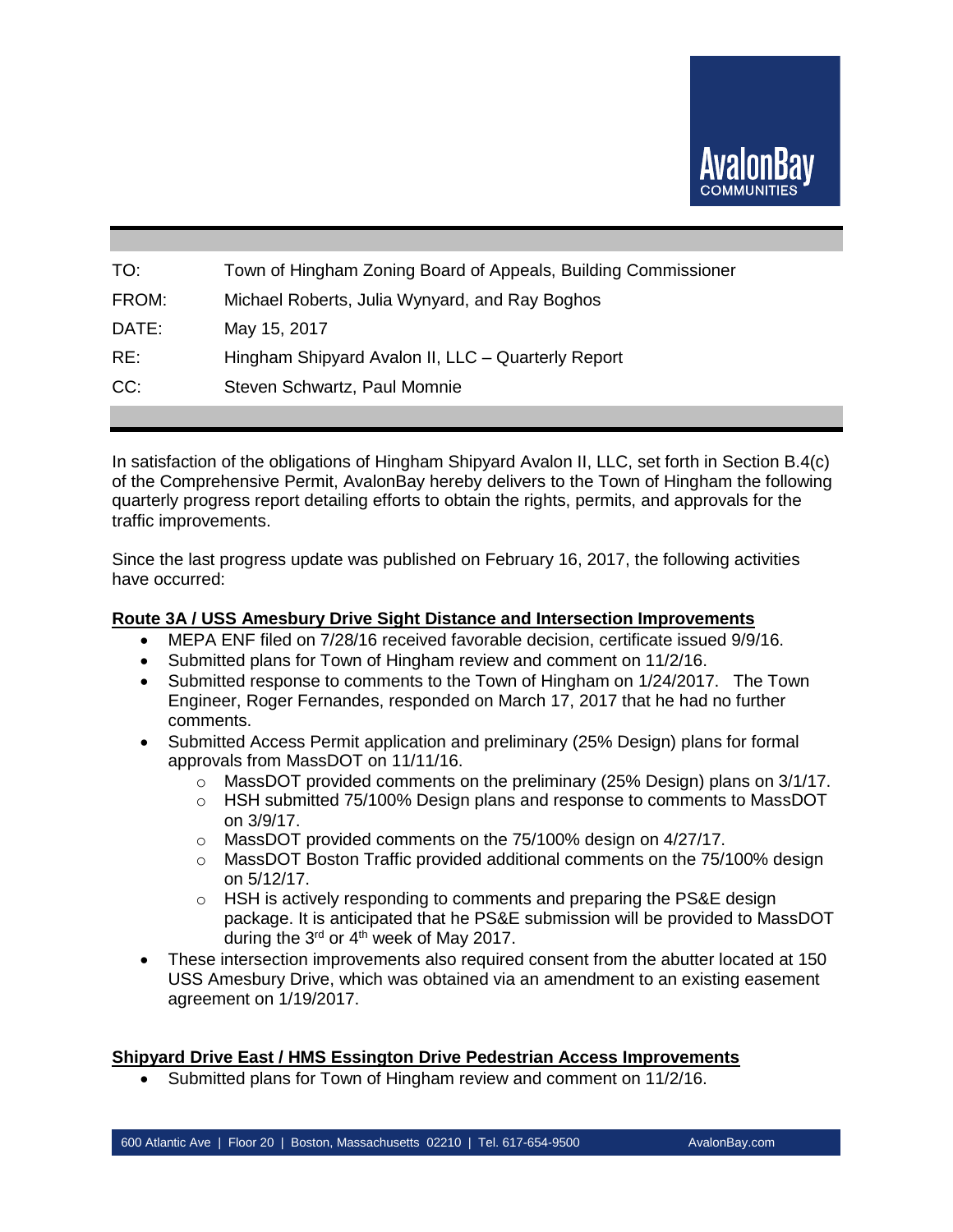2 OF 2

- License agreement with MBTA executed 1/5/2017.
- Submitted revised plans and response to comments to the Town of Hingham on 1/24/2017. The Town Engineer, Roger Fernandes, responded on March 17, 2017 that he had no further comments. HSH will issue final stamped plans.
- License agreement with Samuels executed 5/15/2017
- We now have all necessary approvals for this work.

# **Route 3A / Fottler Road / Bradley Woods Intersection Improvements**

- MEPA ENF filed on 7/28/16 received favorable decision, certificate issued 9/9/16.
- Submitted plans for Town of Hingham review and comment on 11/2/16.
- Submitted Access Permit application and preliminary (25% Design) plans for formal approvals from MassDOT on 11/11/16.
	- $\circ$  MassDOT provided comments on the preliminary (25% Design) plans on 3/1/17.
	- o HSH submitted 75/100% Design plans and response to comments to MassDOT on 3/9/17.
	- o MassDOT provided comments on the 75/100% design on 4/27/17.
	- $\circ$  MassDOT Boston Traffic provided additional comments on the 75/100% design on 5/12/17.
	- o HSH is actively responding to comments and preparing the PS&E design package. It is anticipated that he PS&E submission will be provided to MassDOT during the  $3<sup>rd</sup>$  or  $4<sup>th</sup>$  week of May 2017.
- Submitted revised plans and response to comments to the Town of Hingham on 1/24/2017. The Town Engineer, Roger Fernandes, responded on March 17, 2017 that he had no further comments.

# **Route 3A / Downer Avenue / Thaxter Street / Lincoln Street Safety RSA**

- MEPA ENF filed on 7/28/16 received favorable decision, certificate issued 9/8/16.
- RSA was held on 9/7/16, the report was finalized 10/12/16
- Submitted plans for Town of Hingham review and comment on 11/2/16.
- Submitted Access Permit application and preliminary (25% Design) plans for formal approvals from MassDOT on 11/11/16.
	- $\circ$  MassDOT provided comments on the preliminary (25% Design) plans on 3/1/17.
	- $\circ$  HSH submitted 75/100% Design plans and response to comments to MassDOT on 3/9/17.
	- o MassDOT provided comments on the 75/100% design on 4/27/17.
	- $\circ$  MassDOT Boston Traffic provided additional comments on the 75/100% design on 5/12/17.
	- o HSH is actively responding to comments and preparing the PS&E design package. It is anticipated that he PS&E submission will be provided to MassDOT during the 3<sup>rd</sup> or 4<sup>th</sup> week of May 2017.
- Submitted revised plans and response to comments to the Town of Hingham on 1/24/2017. The Town Engineer, Roger Fernandes, responded on March 17, 2017 that he had no further comments.